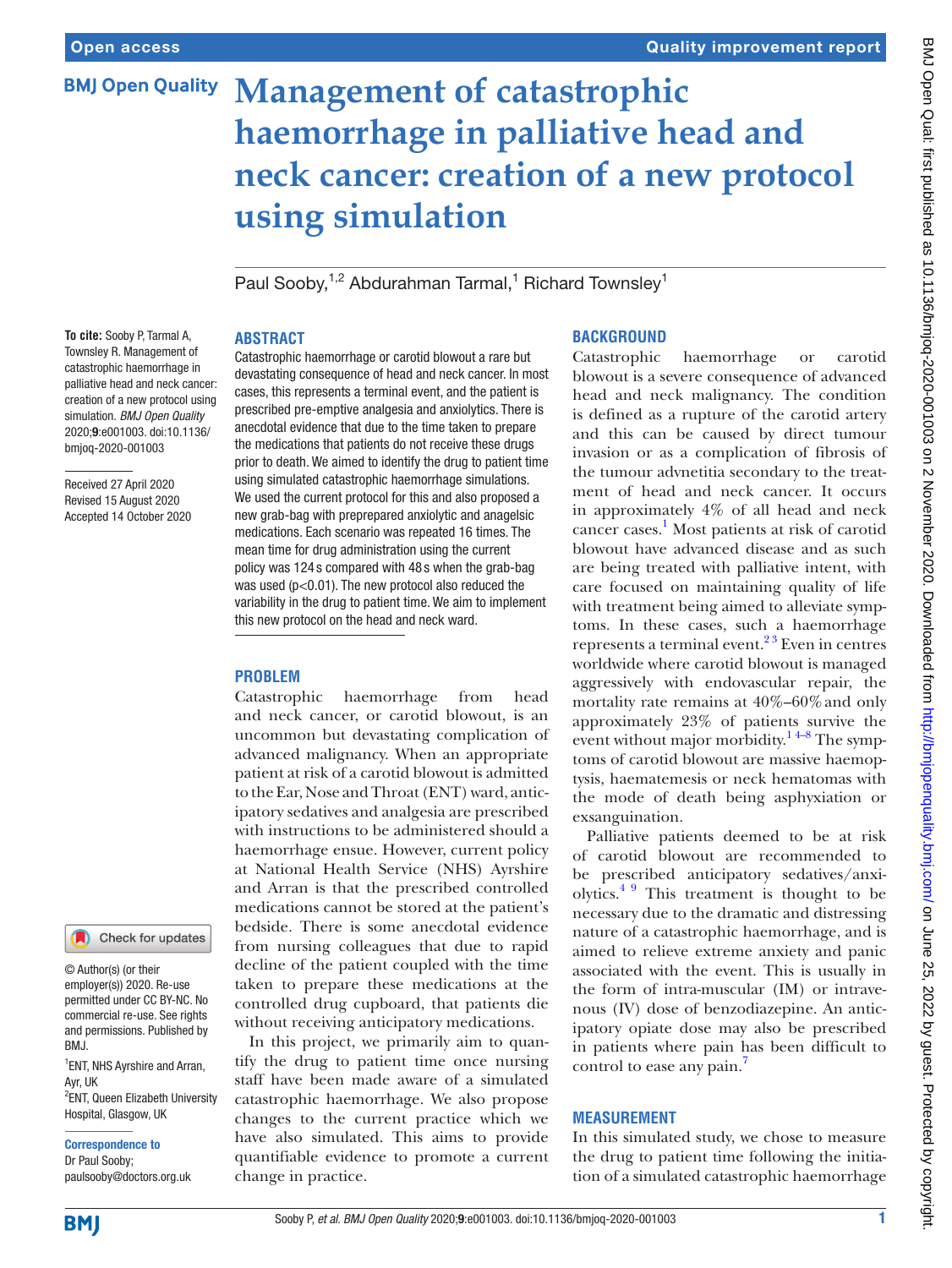scenario. We measured both the time taken for the nursing staff to reach the patient (also referred to as the IM time) and the time taken for the drugs to be administered through a peripheral intravenous cannula (also referred to the intravenous time). This allows for the measurement and thus gives an indication as to the delay a patient would experience prior to receiving sedative medications in an acute event. This measurement also allows for direct comparison once standard protocols have been altered.

## **DESIGN**

#### **Intervention**

Current NHS Ayrshire and Arran policy with respect to anticipatory medication delivery is that all controlled drugs should be left unprepared within the controlled drugs cupboard. As such in an emergency situation, nursing colleagues would need to secure the keys for the controlled drug cupboard, identify the correct drugs, identify and open syringes and blunt ended drug preparation needles and prepare the medication with an appropriate amount of saline in syringe prior to attending the patient.

We aimed to reduce the number of steps that nursing colleagues need to undertake prior to attending the patient via the use of an emergency 'grab bag'. Within this bag would be two preprepared syringes of sedatives and analgesia. The bag would be secured to the inside door of the controlled drugs cupboard, thus keeping the controlled substances secure. This would therefore mean that nursing staff would only need to secure the keys to the controlled drug cupboard once they have been made aware of a catastrophic haemorrhage.

Although this study uses simulated methods, we do propose a pathway for this to be implemented in practice. Once a patient at risk of carotid blowout has been identified by the clinical team, anticipatory medications would be prescribed and pharmacy contacted to approve the use of the grab bag. The medications could then be preprepared and the medications would be accounted for as prescribed within the controlled drug book. The bag itself would be marked specifically with the patient's details including name, date of birth and unit number, and would then be secured to the inside door of the controlled drug cupboard. Training of this new pathway would be provided to all clinical staff to ensure this could be implemented safely and effectively.

## **Strategy**

Our first aim was to quantify the drug to patient time once a catastrophic haemorrhage was identified by nursing staff on the head and neck ward. There were anecdotal reports from the staff on the ward that some patients experiencing carotid blowout die prior to receiving either anxiolytics or analgesia due to the time taken to prepare the medications from the controlled drug cupboard. We aimed to quantify the time it takes to prepare and deliver

these crisis medications using the current standard NHS Ayrshire and Arran protocol.

The difficulty in studying catastrophic head and neck haemorrhage is that the complication is thankfully relatively rare, not all patients at risk of carotid blowout will be admitted to the hospital and the complication by its very nature is extremely unpredictable. Also, these haemorrhages are high stress situations which are not amenable to research protocols. As such, we decided to use simulated scenarios in order to facilitate timing of the delivery of crisis medications. A cannula was placed within the treatment room within the head and neck ward and secured to a table using tape. Two 10mL vials of sterile water were labelled as dummy drugs, one labelled as midazolam and one as morphine, and were placed inside the controlled drug cupboard. Nursing staff were then informed that emergency simulation scenarios would be being conducted where a patient represented by the cannula would suffer a catastrophic head and neck haemorrhage that would necessitate the delivery of crisis medications from the controlled cupboard. They were informed to use the dummy medications and to assume that the prescription of the drugs is correct and the dose on the vial is also correct. During daylight working hours, the emergency buzzer would be pulled by one of the investigating team and a stopwatch started. Nursing staff were then timed as to how long it took to attend the patient with the prepared medications and the also the time taken for the complete delivery of these medications.

Following this initial simulation, we wanted to see if we could improve the drug to patient time with a simple intervention. In this intervention, two syringes were placed in a sealed polythene bag and were again labelled as dummy medications (one midazolam and one morphine as per the previous simulation). The bag was then taped to the inside door of the controlled drug cupboard. This was to ensure that the controlled drugs were still kept securely. The simulation was then conducted as before but on this occasion the nursing staff were advised to use the medications placed within the grab bag instead of preparing the medications themselves. As previously, nursing staff were again advised to assume the doses and the prescription of the medications was correct. The differences in the two protocols is outlined in [figure](#page-2-0) 1. In total, 11 members of the nursing team participated in the project. Each scenario was then performed 16 times; this was performed to reduce the effect of times that could be considered as outliers. This also was done to ensure times were replicable. Data were analysed using the Wilcoxon ranked test.

This quality improvement project was discussed an approved by the local departmental research team following consultation with both senior clinical staff, nursing staff and the departmental management team.

## **RESULTS**

Each of the scenarios were run 16 times. Staff who took part in each scenario routinely worked on the head and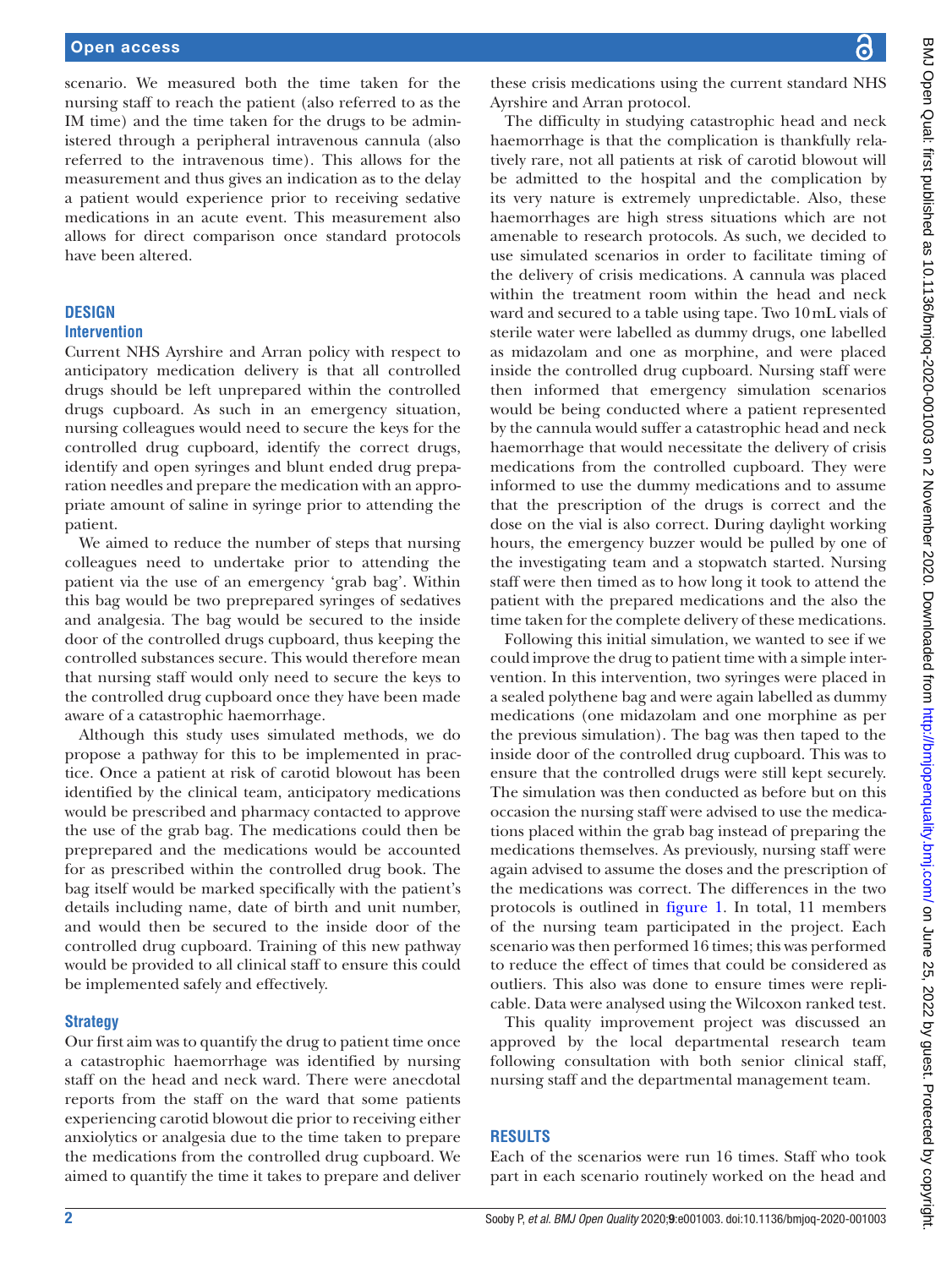

<span id="page-2-0"></span>Figure 1 A process chart demonstrating the differences between the old protocol and the new protocol.

neck ward and were familiar with the current catastrophic haemorrhage protocols at NHS Ayrshire and Arran. The mean drug to patient time for intravenous administration in scenario 1 (current protocol) was 124s with a range of 78–202s. In scenario 2 (grab-bag protocol) the mean time for intravenous administration was reduced to 48s. The range also reduced and narrowed to 33–53s. The mean time to attend the patient in scenario 1 was 115s compared with 42s in scenario 2. Both the time to attend the patient and the intravenous administration time were shown to be statistically significant using the Wilcoxon ranked test, with p values of less than 0.01.

The variability in time noted in scenario one can at least in part be attributed to how nursing staff interacted with the controlled drug book. As investigators we did not specifically state in either scenario that controlled drugs were accounted for or not in the controlled drug book. In scenario 1, some of the longer scenarios occurred where the nursing staff opted to sign the controlled drug book prior to the administration of intravenous drug. Shorter scenarios occurred when the nursing staff opted to bring the controlled drug book to the patient. However, in scenario 2, all participants stated that as the drugs were placed in a separate storage area to the standard vials that something would be written in the controlled drug book to account for this, even though this was not explicitly stated to the participants.

#### **Lessons and limitations**

Catastrophic haemorrhage from head and neck malignancy is a commonly fatal complication and is distressing for patients, families/carers and nursing and medical staff. Previous guidelines focus on non-pharmacological measures primarily. The administration of sedative medication is now widely recommended in the literature with primary aim of alleviating the distress of the patient. There is some variation as to exact medications recommended and the route, but the most common is midazolam and second most common is an opioid such as morphine or diamorphine. While these medications are often prescribed for patients deemed at risk of carotid blowout, the time taken to prepare the medications combined with rate of bleeding and overall frailty of a terminal head and neck cancer patient means these medications are often not administered in time. The evidence we have for this is anecdotal as it is a difficult area to study.

Due to the unpredictability of a carotid blowout event coupled with the rapid decline of the patient, nursing staff are often the first responders to a catastrophic haemorrhage in secondary care, and may be the sole caregivers depending on how rapidly the patient declines prior to death. Nursing staff also therefore report feelings of helplessness and anxiety when managing a catastrophic haemorrhage. Similar negative feelings are reported within the literature with respect to interviews with family. These include: feared, traumatic, horrific and dreaded. A review of terminal haemorrhage also clearly states that the 'imminence of death' causes 'overwhelming distress' to patients.<sup>3</sup>

Scottish palliative care guidelines focus on nonpharmacological methods in the management of carotid blowout including: not leaving the patient, the use of dark coloured towels to cover blood loss, staying calm and not shouting for help. Pharmacological methods are only currently recommended if time allows and if a second staff member can prepare the medications so as not to leave the patient. $10$  From our simulation, where the average time to administration is over 2min and was as long as 3min and 20s, the current guidance would appear sensible as one would expect a patient to derive reduced benefit from the medication following this delay. However, by implementing a fairly simple alteration in practice with a grab-bag, these times can be reliably reduced to under a minute. We feel that this means that pharmacological therapies could be given further credence in the management protocol, without compromising non-pharmacological methods. This also provides nursing colleagues with another strategy in the management of a major haemorrhage. $4 \frac{11-14}{11-4}$  As a group would advocate a single grab-bag be prepared once a patient on the head and neck ward be identified by a senior clinician as being at risk of catastrophic haemorrhage. The contents is prescribed to the at risk individual only and would only be replaced if the medications expired or the syringe was noted to be damaged. It had been proposed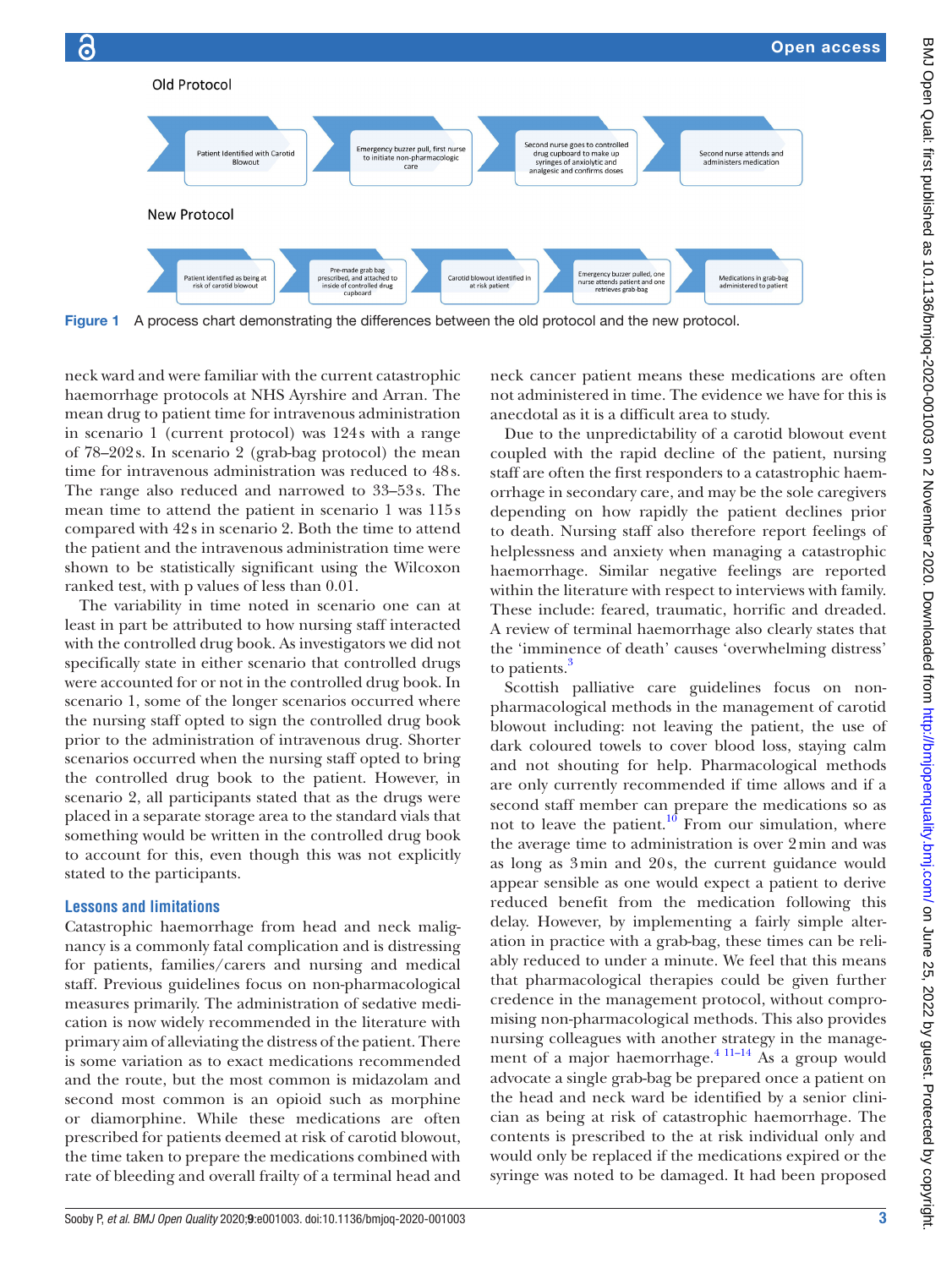that the drugs could be kept in patient's individual rooms; however, this raises some safety concerns regarding controlled drugs being left unmonitored. We feel our current approach represents a compromise between efficient pharmacological treatment and patient safety.

However, it should be noted that the overall efficacy of both pharmacological and non-pharmacological management of terminal haemorrhage is based on low level evidence. Two recent systematic reviews both noted that the majority of all management recommendations with respect to terminal haemorrhage arises from level 5 evidence (expert opinion). Both studies also note the need for further high-level research into the area, although this may be extremely challenging due to ethics and emotion regarding the event and the practical ability to recruit a large enough patient cohort.<sup>4</sup>

The aforementioned variance in timings with respect to the controlled drugs book was an interesting and unexpected finding. Prior to the simulation, there was no explicit instructions regarding the controlled drugs book. Participants were informed to behave as they would in a real emergency scenario but to assume that correct doses of medication were prescribed and the dummy vials represented that correct dose. Participants stated that as the syringe was already drawn up, they assumed that doses would already be accounted for within the controlled drug book even though this was not explicitly stated. The variable responses with respect to this aspect of the simulation demonstrates the need for an explicit statement about how nursing colleagues should document the administration of a controlled drug in a time dependent emergency.

As carotid blowout is a rare event, simulation modelling was deemed to be the best method to assess team performance. Simulation also allowed for a predesigned clinical episode, as waiting for multiple actual clinical episodes would not have been possible. However, the efficacy simulation studies have only been studied with observational studies although with largely positive results. There has yet to be validation with experimental studies. Also, some observational studies have noted that repeated simulation can promote abnormal learning, for example, if the scenario was run too many times in one shift the nurses may run straight to the drugs cupboard on hearing the emergency buzzer rather than to the patient room. Simulation studies also rely on a rigid protocol to ensure reliability but as a result this makes simulation less flexible and adaptable than a more common quality improvement methodology such as a plan, do, study, act (PDSA) model.<sup>[15–17](#page-4-2)</sup>

#### **CONCLUSION**

Carotid blowout is in most circumstances a terminal event in a patient with advanced head and neck cancer being treated with palliative intent. Anxiolytics and analgesia administration are well reported in the literature to alleviate the patients distress and pain. However, due to

time taken to prepare these medications and the rapid decline of the patient, these medications may never reach the patient. Policy documents promote the importance of non-pharmacologics in the management of an acute major haemorrhage.

Our simulation demonstrate that the time taken for intravenous anxiolytics and analgesia to be prepared and administered can take on average 2min. However, with a preprepared grab bag for patients identified at being at risk of carotid blowout, this time can be reliably and repeatedly reduced to under 1min.

Following this quality improvement project, we aim to produce a local guideline policy document for the management of catastrophic haemorrhage in patients with head and neck cancer being managed with palliative intent within NHS Ayrshire and Arran. We are in discussions with our pharmacy colleagues to enable the introduction of the grab bag of drugs for patients deemed at risk of a carotid blowout within the ENT ward. These drugs will be preprescribed and also accounted for in controlled drugs book prior to any major haemorrhage. We have taken this project forward by providing further training to our nursing colleagues regarding the management of this difficult situation, particularly focusing on non-pharmacological methods and pharmacological methods.

Contributors PS and RT planned and developed the idea for the quality improvement project. PS conducted the literature search, undertook some of the data collection, undertook the statistical analysis, and produced the manuscript. AT undertook a significant part of the data collection and also aided with statistical analysis. RT supervised the project and aided with review of the manuscript and performed liason with our pharmacy colleagues.

Funding The authors have not declared a specific grant for this research from any funding agency in the public, commercial or not-for-profit sectors.

Competing interests None declared.

Patient and public involvement Patients and/or the public were not involved in the design, or conduct, or reporting, or dissemination plans of this research.

Patient consent for publication Not required.

Provenance and peer review Not commissioned; externally peer reviewed.

Data availability statement All data relevant to the study are included in the article.

Open access This is an open access article distributed in accordance with the Creative Commons Attribution Non Commercial (CC BY-NC 4.0) license, which permits others to distribute, remix, adapt, build upon this work non-commercially, and license their derivative works on different terms, provided the original work is properly cited, appropriate credit is given, any changes made indicated, and the use is non-commercial. See: [http://creativecommons.org/licenses/by-nc/4.0/.](http://creativecommons.org/licenses/by-nc/4.0/)

#### **REFERENCES**

- <span id="page-3-0"></span>1 Forastiere A, Koch W, Trotti A, *et al*. Head and neck cancer. *[N Engl J](http://dx.doi.org/10.1056/NEJMra001375)  [Med Overseas Ed](http://dx.doi.org/10.1056/NEJMra001375)* 2001;345:1890–900.
- <span id="page-3-1"></span>2 Prasad KK, Sirsath NT, Naiknaware KV, *et al*. Carotid blowout syndrome: an oncological emergency less discussed. *[South Asian J](http://dx.doi.org/10.4103/sajc.sajc_211_16)  [Cancer](http://dx.doi.org/10.4103/sajc.sajc_211_16)* 2017;6:85–6.
- <span id="page-3-3"></span>3 Lin Y-S, Wang C-T, Chen YT, *et al*. Carotid blowout syndrome. *[Ulus](http://dx.doi.org/10.5505/tjtes.2015.76992)  [Travma Acil Cerrahi Derg](http://dx.doi.org/10.5505/tjtes.2015.76992)* 2015;21:68–70.
- <span id="page-3-2"></span>4 Harris DG, Noble SIR. Management of terminal hemorrhage in patients with advanced cancer: a systematic literature review. *[J Pain](http://dx.doi.org/10.1016/j.jpainsymman.2009.04.027)  [Symptom Manage](http://dx.doi.org/10.1016/j.jpainsymman.2009.04.027)* 2009;38:913–27.
- 5 Suárez C, Fernández-Alvarez V, Hamoir M, *et al*. Carotid blowout syndrome: modern trends in management. *[Cancer Manag Res](http://dx.doi.org/10.2147/CMAR.S180164)* 2018;10:5617–28.